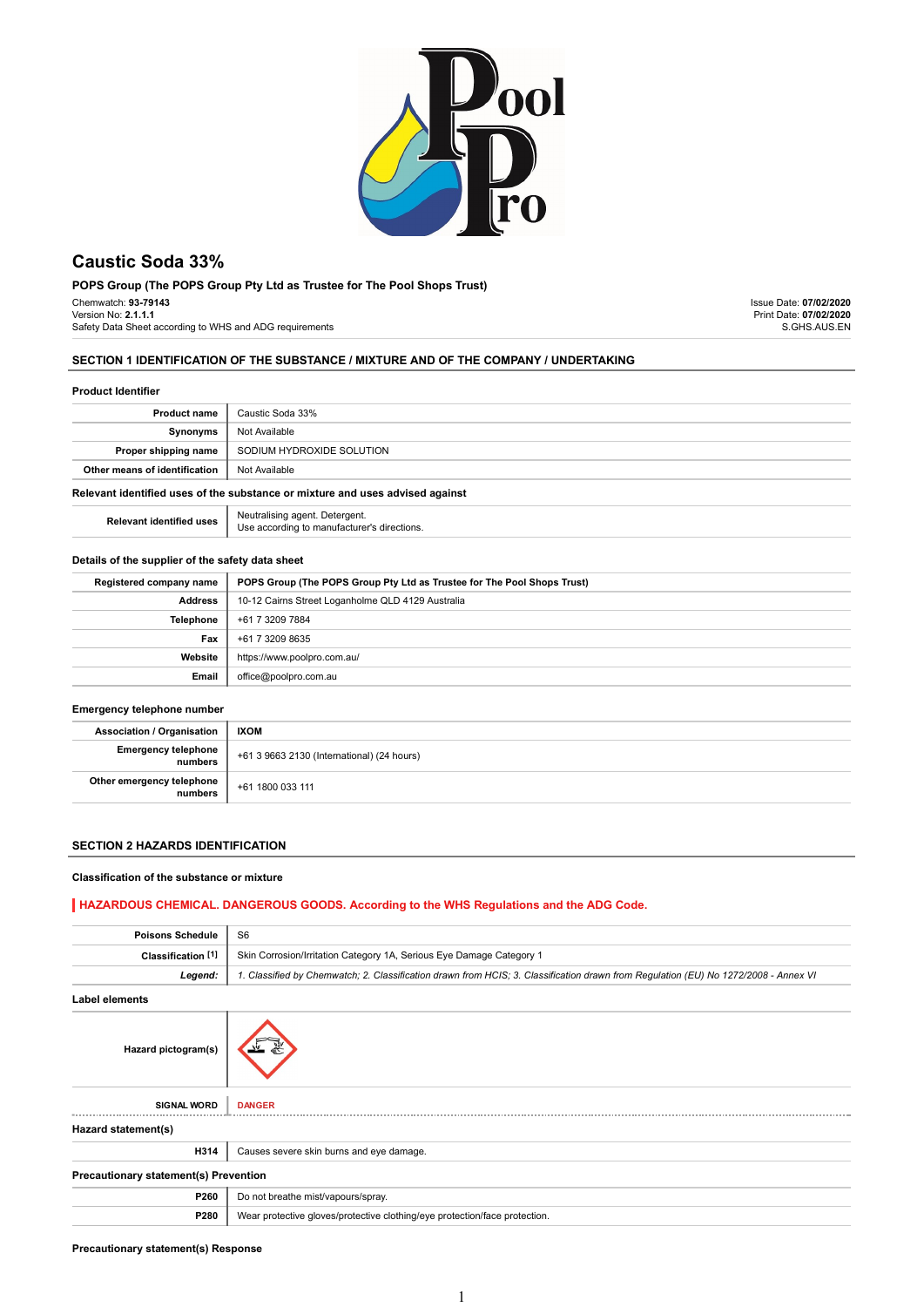| P301+P330+P331 | IF SWALLOWED: Rinse mouth. Do NOT induce vomiting.                                                                               |  |
|----------------|----------------------------------------------------------------------------------------------------------------------------------|--|
| P303+P361+P353 | IF ON SKIN (or hair): Remove/Take off immediately all contaminated clothing. Rinse skin with water/shower.                       |  |
| P305+P351+P338 | IF IN EYES: Rinse cautiously with water for several minutes. Remove contact lenses, if present and easy to do. Continue rinsing. |  |
| P310           | Immediately call a POISON CENTER or doctor/physician.                                                                            |  |
| P321           | Specific treatment (see advice on this label).                                                                                   |  |
| P363           | Wash contaminated clothing before reuse.                                                                                         |  |
| P304+P340      | IF INHALED: Remove victim to fresh air and keep at rest in a position comfortable for breathing.                                 |  |

# Precautionary statement(s) Storage

P405 Store locked up.

#### Precautionary statement(s) Disposal

P501 Dispose of contents/container to authorised hazardous or special waste collection point in accordance with any local regulation

#### SECTION 3 COMPOSITION / INFORMATION ON INGREDIENTS

#### Substances

See section below for composition of Mixtures

#### Mixtures

| <b>CAS No</b> | %[weight] | Name             |
|---------------|-----------|------------------|
| 1310-73-2     | 33        | sodium hvdroxide |
| 7732-18-5     | 67        | <u>water</u>     |

# SECTION 4 FIRST AID MEASURES

#### Description of first aid measures

| <b>Eye Contact</b>  | If this product comes in contact with the eyes:<br>Immediately hold eyelids apart and flush the eye continuously with running water.<br>Ensure complete irrigation of the eye by keeping eyelids apart and away from eye and moving the eyelids by occasionally lifting the<br>upper and lower lids.<br>Continue flushing until advised to stop by the Poisons Information Centre or a doctor, or for at least 15 minutes.<br>Transport to hospital or doctor without delay.<br>Removal of contact lenses after an eye injury should only be undertaken by skilled personnel.                                                                                                                                                                                                                                                                                                                                                                                                                                                                                                                                                                   |  |
|---------------------|-------------------------------------------------------------------------------------------------------------------------------------------------------------------------------------------------------------------------------------------------------------------------------------------------------------------------------------------------------------------------------------------------------------------------------------------------------------------------------------------------------------------------------------------------------------------------------------------------------------------------------------------------------------------------------------------------------------------------------------------------------------------------------------------------------------------------------------------------------------------------------------------------------------------------------------------------------------------------------------------------------------------------------------------------------------------------------------------------------------------------------------------------|--|
| <b>Skin Contact</b> | If skin or hair contact occurs:<br>Immediately flush body and clothes with large amounts of water, using safety shower if available.<br>Quickly remove all contaminated clothing, including footwear.<br>Wash skin and hair with running water. Continue flushing with water until advised to stop by the Poisons Information Centre.<br>Transport to hospital, or doctor.                                                                                                                                                                                                                                                                                                                                                                                                                                                                                                                                                                                                                                                                                                                                                                      |  |
| Inhalation          | If fumes or combustion products are inhaled remove from contaminated area.<br>Lay patient down. Keep warm and rested.<br>Prostheses such as false teeth, which may block airway, should be removed, where possible, prior to initiating first aid procedures.<br>Apply artificial respiration if not breathing, preferably with a demand valve resuscitator, bag-valve mask device, or pocket mask as<br>trained. Perform CPR if necessary.<br>Transport to hospital, or doctor.<br>Inhalation of vapours or aerosols (mists, fumes) may cause lung oedema.<br>Corrosive substances may cause lung damage (e.g. lung oedema, fluid in the lungs).<br>As this reaction may be delayed up to 24 hours after exposure, affected individuals need complete rest (preferably in semi-recumbent<br>posture) and must be kept under medical observation even if no symptoms are (yet) manifested.<br>Before any such manifestation, the administration of a spray containing a dexamethasone derivative or beclomethasone derivative may<br>be considered.<br>This must definitely be left to a doctor or person authorised by him/her.<br>(ICSC13719) |  |
| Ingestion           | For advice, contact a Poisons Information Centre or a doctor at once.<br>Urgent hospital treatment is likely to be needed.<br>If swallowed do NOT induce vomiting.<br>If vomiting occurs, lean patient forward or place on left side (head-down position, if possible) to maintain open airway and prevent<br>aspiration.<br>Observe the patient carefully.<br>Never give liquid to a person showing signs of being sleepy or with reduced awareness; i.e. becoming unconscious.<br>Give water to rinse out mouth, then provide liquid slowly and as much as casualty can comfortably drink.<br>Transport to hospital or doctor without delay.                                                                                                                                                                                                                                                                                                                                                                                                                                                                                                  |  |

#### Indication of any immediate medical attention and special treatment needed

Treat symptomatically.

For acute or short-term repeated exposures to highly alkaline materials:

Respiratory stress is uncommon but present occasionally because of soft tissue edema.

Unless endotracheal intubation can be accomplished under direct vision, cricothyroidotomy or tracheotomy may be necessary.

Oxygen is given as indicated.

The presence of shock suggests perforation and mandates an intravenous line and fluid administration.

Damage due to alkaline corrosives occurs by liquefaction necrosis whereby the saponification of fats and solubilisation of proteins allow deep penetration into the tissue. Alkalis continue to cause damage after exposure.

INGESTION:

Milk and water are the preferred diluents

No more than 2 glasses of water should be given to an adult.

Neutralising agents should never be given since exothermic heat reaction may compound injury.

\* Catharsis and emesis are absolutely contra-indicated.

\* Activated charcoal does not absorb alkali.

\* Gastric lavage should not be used.

Supportive care involves the following:

..<br>Withhold oral feedings initially.

If endoscopy confirms transmucosal injury start steroids only within the first 48 hours.

Carefully evaluate the amount of tissue necrosis before assessing the need for surgical intervention.

Patients should be instructed to seek medical attention whenever they develop difficulty in swallowing (dysphagia).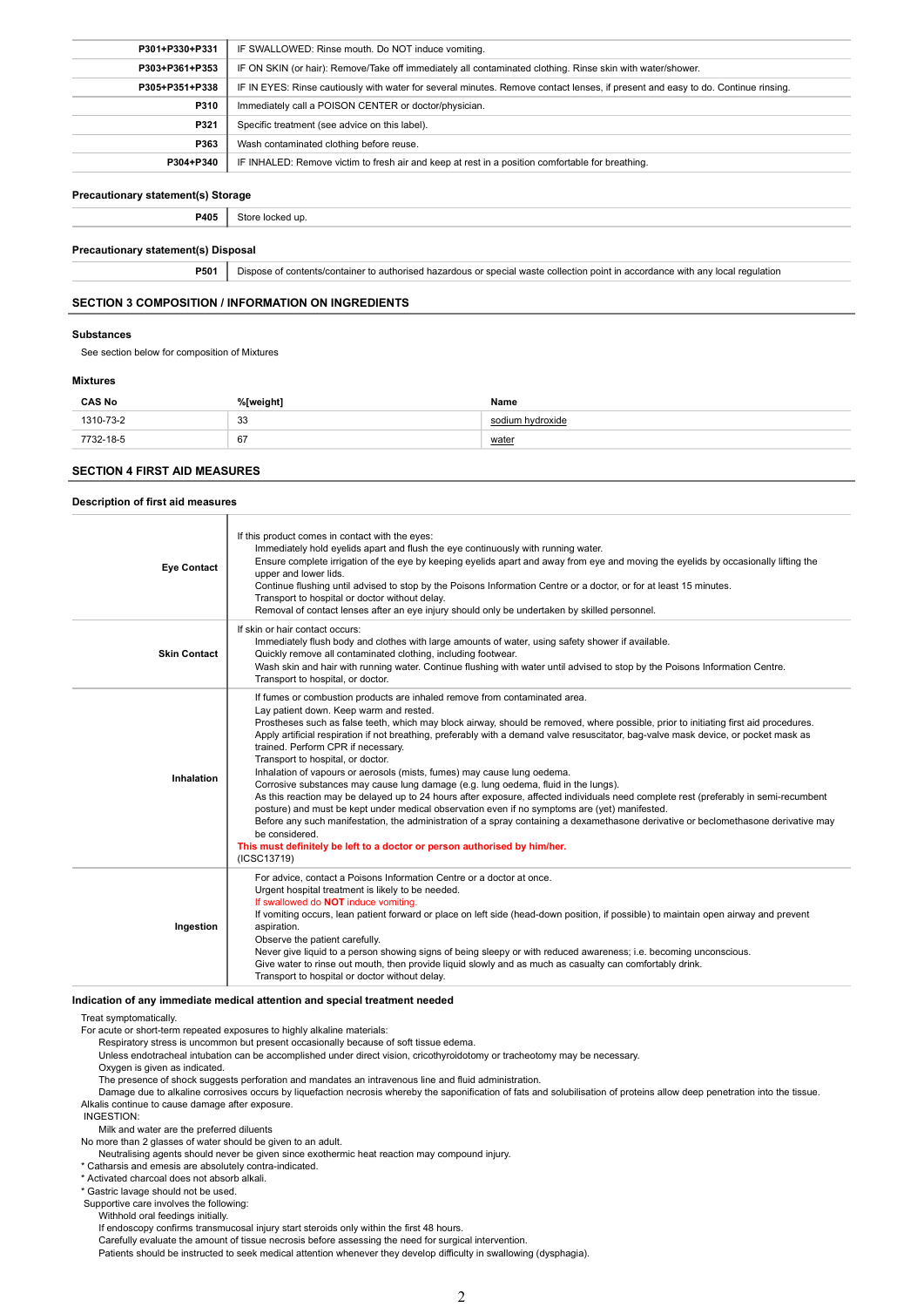# SECTION 5 FIREFIGHTING MEASURES

# Extinguishing media

Water spray or fog. Foam. Dry chemical powder. BCF (where regulations permit). Carbon dioxide.

# Special hazards arising from the substrate or mixture

| <b>Fire Incompatibility</b>    | None known.                                                                                                                                                                                                                                                                                                                                                                                                                                                                |  |
|--------------------------------|----------------------------------------------------------------------------------------------------------------------------------------------------------------------------------------------------------------------------------------------------------------------------------------------------------------------------------------------------------------------------------------------------------------------------------------------------------------------------|--|
| <b>Advice for firefighters</b> |                                                                                                                                                                                                                                                                                                                                                                                                                                                                            |  |
| <b>Fire Fighting</b>           | Alert Fire Brigade and tell them location and nature of hazard.<br>Wear full body protective clothing with breathing apparatus.<br>Prevent, by any means available, spillage from entering drains or water course.<br>Use fire fighting procedures suitable for surrounding area.<br>Do not approach containers suspected to be hot.<br>Cool fire exposed containers with water spray from a protected location.<br>If safe to do so, remove containers from path of fire. |  |
| <b>Fire/Explosion Hazard</b>   | Non combustible.<br>Not considered a significant fire risk, however containers may burn.<br>May emit corrosive fumes.                                                                                                                                                                                                                                                                                                                                                      |  |
| <b>HAZCHEM</b>                 | 2R                                                                                                                                                                                                                                                                                                                                                                                                                                                                         |  |

# SECTION 6 ACCIDENTAL RELEASE MEASURES

# Personal precautions, protective equipment and emergency procedures

See section 8

# Environmental precautions

See section 12

# Methods and material for containment and cleaning up

| <b>Minor Spills</b> | Drains for storage or use areas should have retention basins for pH adjustments and dilution of spills before discharge or disposal of<br>material.<br>Check regularly for spills and leaks.<br>Clean up all spills immediately.<br>Avoid breathing vapours and contact with skin and eyes.<br>Control personal contact with the substance, by using protective equipment.<br>Contain and absorb spill with sand, earth, inert material or vermiculite.<br>Wipe up.<br>Place in a suitable, labelled container for waste disposal. |
|---------------------|------------------------------------------------------------------------------------------------------------------------------------------------------------------------------------------------------------------------------------------------------------------------------------------------------------------------------------------------------------------------------------------------------------------------------------------------------------------------------------------------------------------------------------|
| <b>Major Spills</b> | Clear area of personnel and move upwind.<br>Alert Fire Brigade and tell them location and nature of hazard.<br>Wear full body protective clothing with breathing apparatus.<br>Prevent, by any means available, spillage from entering drains or water course.<br>Stop leak if safe to do so.<br>Contain spill with sand, earth or vermiculite.<br>Collect recoverable product into labelled containers for recycling.                                                                                                             |

Personal Protective Equipment advice is contained in Section 8 of the SDS.

# SECTION 7 HANDLING AND STORAGE

#### Precautions for safe handling

|                   | Avoid all personal contact, including inhalation.                                                    |
|-------------------|------------------------------------------------------------------------------------------------------|
|                   | Wear protective clothing when risk of exposure occurs.                                               |
|                   | Use in a well-ventilated area.                                                                       |
| Safe handling     | <b>WARNING:</b> To avoid violent reaction. ALWAYS add material to water and NEVER water to material. |
|                   | Avoid smoking, naked lights or ignition sources.                                                     |
|                   | Avoid contact with incompatible materials.                                                           |
|                   | When handling, <b>DO NOT</b> eat, drink or smoke.                                                    |
|                   | Store in original containers.                                                                        |
|                   | Keep containers securely sealed.                                                                     |
|                   | Store in a cool, dry, well-ventilated area.                                                          |
|                   | Store away from incompatible materials and foodstuff containers.                                     |
| Other information | Protect containers against physical damage and check regularly for leaks.                            |
|                   | Observe manufacturer's storage and handling recommendations contained within this SDS.               |
|                   | <b>DO NOT</b> store near acids, or oxidising agents                                                  |
|                   | No smoking, naked lights, heat or ignition sources.                                                  |

| Conditions for safe storage, including any incompatibilities |  |
|--------------------------------------------------------------|--|
|--------------------------------------------------------------|--|

| Suitable container | <b>DO NOT</b> use aluminium, galvanised or tin-plated containers<br>Lined metal can, lined metal pail/ can.<br>Plastic pail.<br>Polyliner drum.<br>Packing as recommended by manufacturer.<br>Check all containers are clearly labelled and free from leaks.<br>For low viscosity materials<br>Drums and jerricans must be of the non-removable head type.<br>Where a can is to be used as an inner package, the can must have a screwed enclosure. |
|--------------------|-----------------------------------------------------------------------------------------------------------------------------------------------------------------------------------------------------------------------------------------------------------------------------------------------------------------------------------------------------------------------------------------------------------------------------------------------------|
|--------------------|-----------------------------------------------------------------------------------------------------------------------------------------------------------------------------------------------------------------------------------------------------------------------------------------------------------------------------------------------------------------------------------------------------------------------------------------------------|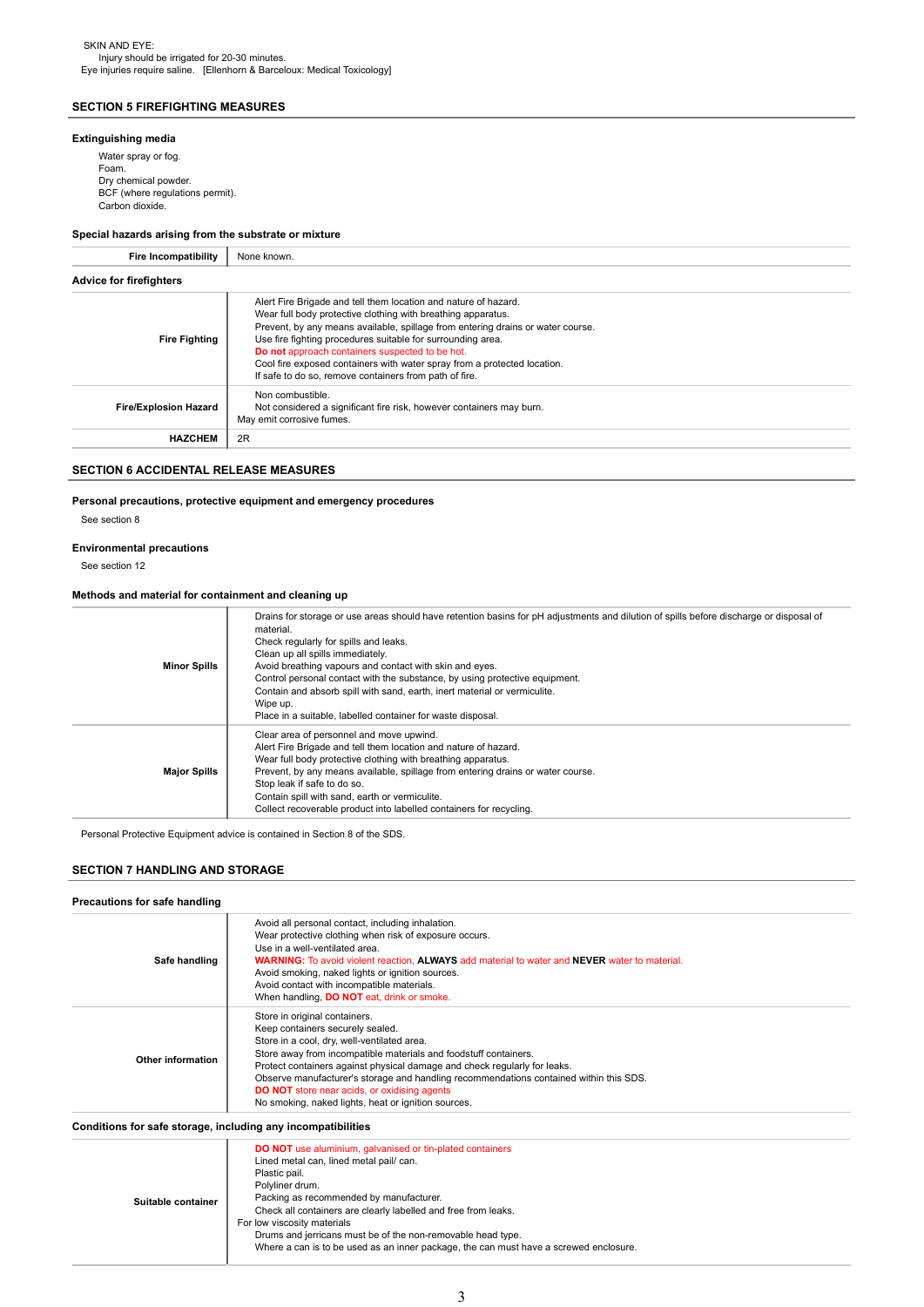| For materials with a viscosity of at least 2680 cSt. (23 deg. C) and solids (between 15 C deg. and 40 deg C.):<br>Removable head packaging;                                                                                                                                                                                     |
|---------------------------------------------------------------------------------------------------------------------------------------------------------------------------------------------------------------------------------------------------------------------------------------------------------------------------------|
| Cans with friction closures and                                                                                                                                                                                                                                                                                                 |
| low pressure tubes and cartridges                                                                                                                                                                                                                                                                                               |
| may be used.                                                                                                                                                                                                                                                                                                                    |
|                                                                                                                                                                                                                                                                                                                                 |
| Where combination packages are used, and the inner packages are of glass, porcelain or stoneware, there must be sufficient inert<br>cushioning material in contact with inner and outer packages unless the outer packaging is a close fitting moulded plastic box and the<br>substances are not incompatible with the plastic. |
| Storage away from chlorinated, nitro, ammonium and organic compounds.<br>Avoid strong acids, acid chlorides, acid anhydrides and chloroformates.                                                                                                                                                                                |
|                                                                                                                                                                                                                                                                                                                                 |

# SECTION 8 EXPOSURE CONTROLS / PERSONAL PROTECTION

#### Control parameters

# OCCUPATIONAL EXPOSURE LIMITS (OEL)

# | INGREDIENT DATA

| Source                       | Ingredient           | <b>Material name</b> |               | <b>TWA</b>    |               | <b>STEL</b>         | Peak             |               | <b>Notes</b>  |
|------------------------------|----------------------|----------------------|---------------|---------------|---------------|---------------------|------------------|---------------|---------------|
| Australia Exposure Standards | sodium hydroxide     | Sodium hydroxide     |               | Not Available |               | Not Available       | $2 \text{ mg/m}$ |               | Not Available |
| <b>EMERGENCY LIMITS</b>      |                      |                      |               |               |               |                     |                  |               |               |
| Ingredient                   | <b>Material name</b> |                      | TEEL-1        |               |               | TEEL-2              |                  | TEEL-3        |               |
| sodium hydroxide             | Sodium hydroxide     |                      | Not Available |               |               | Not Available       |                  | Not Available |               |
| Ingredient                   | <b>Original IDLH</b> |                      |               |               |               | <b>Revised IDLH</b> |                  |               |               |
| sodium hydroxide             | $10 \text{ mg/m}$    |                      |               |               | Not Available |                     |                  |               |               |
| water                        | Not Available        |                      |               |               | Not Available |                     |                  |               |               |

# Exposure controls

| Appropriate engineering<br>controls | Engineering controls are used to remove a hazard or place a barrier between the worker and the hazard. Well-designed engineering controls<br>can be highly effective in protecting workers and will typically be independent of worker interactions to provide this high level of protection.<br>The basic types of engineering controls are:<br>Process controls which involve changing the way a job activity or process is done to reduce the risk.<br>Enclosure and/or isolation of emission source which keeps a selected hazard "physically" away from the worker and ventilation that<br>strategically "adds" and "removes" air in the work environment. Ventilation can remove or dilute an air contaminant if designed properly. The<br>design of a ventilation system must match the particular process and chemical or contaminant in use.<br>Employers may need to use multiple types of controls to prevent employee overexposure.                                                                                                                                      |
|-------------------------------------|--------------------------------------------------------------------------------------------------------------------------------------------------------------------------------------------------------------------------------------------------------------------------------------------------------------------------------------------------------------------------------------------------------------------------------------------------------------------------------------------------------------------------------------------------------------------------------------------------------------------------------------------------------------------------------------------------------------------------------------------------------------------------------------------------------------------------------------------------------------------------------------------------------------------------------------------------------------------------------------------------------------------------------------------------------------------------------------|
| <b>Personal protection</b>          |                                                                                                                                                                                                                                                                                                                                                                                                                                                                                                                                                                                                                                                                                                                                                                                                                                                                                                                                                                                                                                                                                      |
| Eye and face protection             | Safety glasses with unperforated side shields may be used where continuous eye protection is desirable, as in laboratories; spectacles<br>are not sufficient where complete eye protection is needed such as when handling bulk-quantities, where there is a danger of splashing,<br>or if the material may be under pressure.<br>Chemical goggles whenever there is a danger of the material coming in contact with the eyes; goggles must be properly fitted.<br>Full face shield (20 cm, 8 in minimum) may be required for supplementary but never for primary protection of eyes; these afford face<br>protection.<br>Alternatively a gas mask may replace splash goggles and face shields.<br>Contact lenses may pose a special hazard; soft contact lenses may absorb and concentrate irritants. A written policy document,<br>describing the wearing of lenses or restrictions on use, should be created for each workplace or task. This should include a review of<br>lens absorption and adsorption for the class of chemicals in use and an account of injury experience. |
| Skin protection                     | See Hand protection below                                                                                                                                                                                                                                                                                                                                                                                                                                                                                                                                                                                                                                                                                                                                                                                                                                                                                                                                                                                                                                                            |
| <b>Hands/feet protection</b>        | Elbow length PVC gloves<br>When handling corrosive liquids, wear trousers or overalls outside of boots, to avoid spills entering boots.<br>The selection of suitable gloves does not only depend on the material, but also on further marks of quality which vary from manufacturer to<br>manufacturer. Where the chemical is a preparation of several substances, the resistance of the glove material can not be calculated in<br>advance and has therefore to be checked prior to the application.<br>The exact break through time for substances has to be obtained from the manufacturer of the protective gloves and has to be observed<br>when making a final choice.<br>Personal hygiene is a key element of effective hand care. Gloves must only be worn on clean hands. After using gloves, hands should be<br>washed and dried thoroughly. Application of a non-perfumed moisturiser is recommended.                                                                                                                                                                     |
| <b>Body protection</b>              | See Other protection below                                                                                                                                                                                                                                                                                                                                                                                                                                                                                                                                                                                                                                                                                                                                                                                                                                                                                                                                                                                                                                                           |
| Other protection                    | Overalls.<br>PVC Apron.<br>PVC protective suit may be required if exposure severe.<br>Eyewash unit.<br>Ensure there is ready access to a safety shower.                                                                                                                                                                                                                                                                                                                                                                                                                                                                                                                                                                                                                                                                                                                                                                                                                                                                                                                              |

# Respiratory protection

Particulate. (AS/NZS 1716 & 1715, EN 143:2000 & 149:001, ANSI Z88 or national equivalent)

Selection of the Class and Type of respirator will depend upon the level of breathing zone contaminant and the chemical nature of the contaminant. Protection Factors (defined as the ratio of contaminant outside and inside the mask) may also be important.

| Required minimum protection factor | Maximum gas/vapour concentration present in air p.p.m. (by volume) | <b>Half-face Respirator</b> | <b>Full-Face Respirator</b> |
|------------------------------------|--------------------------------------------------------------------|-----------------------------|-----------------------------|
| up to 10                           | 1000                                                               | -AUS / Class1 P2            | $\overline{a}$              |
| up to 50                           | 1000                                                               |                             | -AUS / Class 1 P2           |
| up to 50                           | 5000                                                               | Airline *                   |                             |
| up to 100                          | 5000                                                               |                             | $-2P2$                      |
| up to 100                          | 10000                                                              |                             | $-3P2$                      |
| $100+$                             |                                                                    |                             | Airline**                   |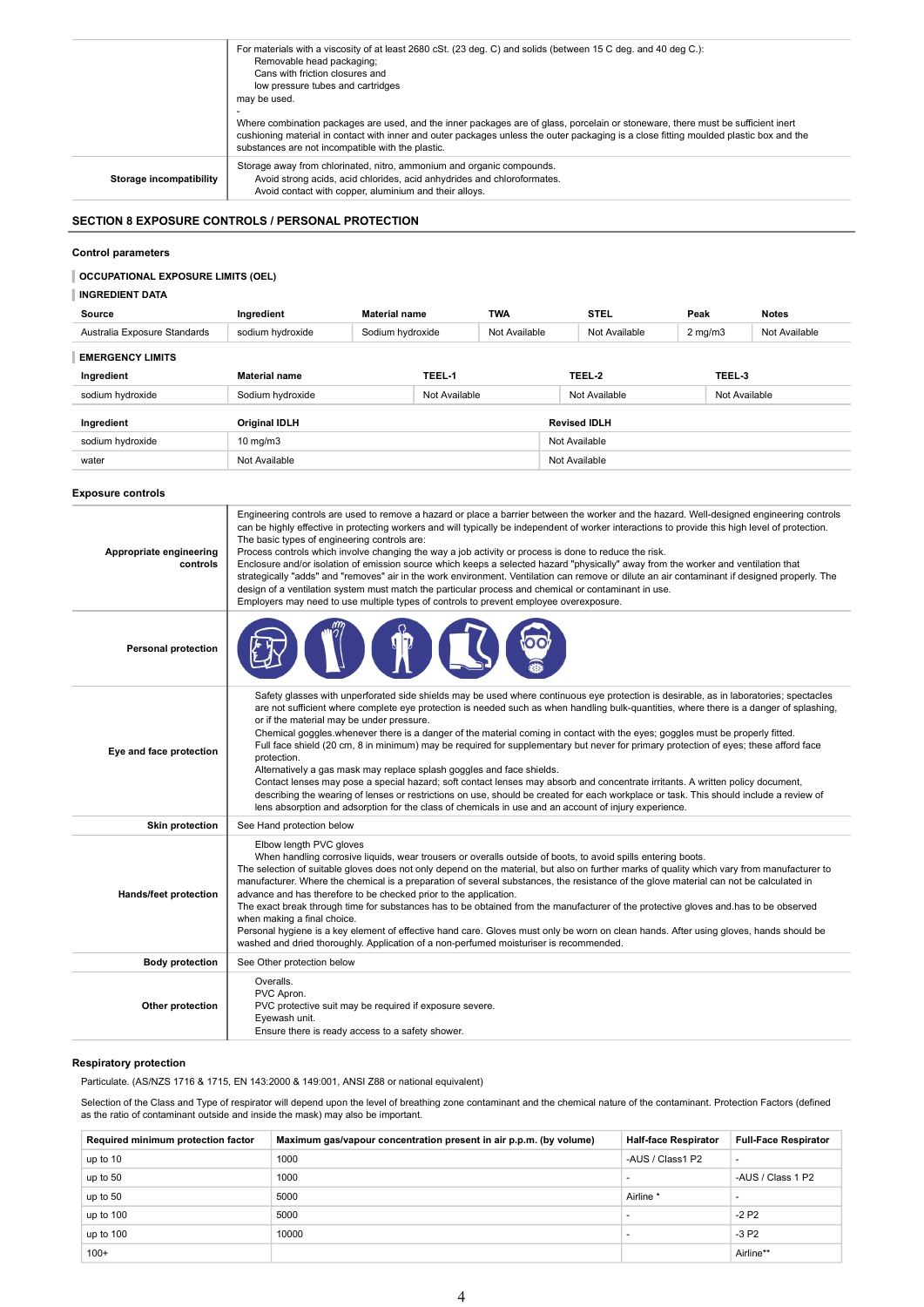\* - Continuous Flow \*\* - Continuous-flow or positive pressure demand<br>A(All classes) = Organic vapours, B AUS or B1 = Acid gasses, B2 = Acid gas or hydrogen cyanide(HCN), B3 = Acid gas or hydrogen cyanide(HCN), E = Sulfur d

# SECTION 9 PHYSICAL AND CHEMICAL PROPERTIES

# Information on basic physical and chemical properties

| Appearance                                      | Clear to slightly buff coloured corrosive liquid with slight odour; miscible with water. |                                                   |                |
|-------------------------------------------------|------------------------------------------------------------------------------------------|---------------------------------------------------|----------------|
|                                                 |                                                                                          |                                                   |                |
| <b>Physical state</b>                           | Liquid                                                                                   | Relative density (Water = 1)                      | 1.359          |
| Odour                                           | Not Available                                                                            | <b>Partition coefficient</b><br>n-octanol / water | Not Available  |
| <b>Odour threshold</b>                          | Not Available                                                                            | Auto-ignition temperature<br>$(^{\circ}C)$        | Not Available  |
| pH (as supplied)                                | >14                                                                                      | <b>Decomposition temperature</b>                  | Not Available  |
| Melting point / freezing point<br>(°C)          | 7                                                                                        | Viscosity (cSt)                                   | Not Available  |
| Initial boiling point and<br>boiling range (°C) | 120                                                                                      | Molecular weight (g/mol)                          | Not Applicable |
| Flash point (°C)                                | Not Applicable                                                                           | Taste                                             | Not Available  |
| <b>Evaporation rate</b>                         | Not Available                                                                            | <b>Explosive properties</b>                       | Not Available  |
| <b>Flammability</b>                             | Not Applicable                                                                           | <b>Oxidising properties</b>                       | Not Available  |
| Upper Explosive Limit (%)                       | Not Applicable                                                                           | Surface Tension (dyn/cm or<br>mN/m)               | Not Available  |
| Lower Explosive Limit (%)                       | Not Applicable                                                                           | <b>Volatile Component (%vol)</b>                  | 67             |
| Vapour pressure (kPa)                           | Not Available                                                                            | Gas group                                         | Not Available  |
| Solubility in water                             | Miscible                                                                                 | pH as a solution (1%)                             | Not Available  |
| Vapour density (Air = 1)                        | Not Available                                                                            | VOC g/L                                           | Not Available  |

# SECTION 10 STABILITY AND REACTIVITY

| Reactivity                                 | See section 7                                                                                                                    |
|--------------------------------------------|----------------------------------------------------------------------------------------------------------------------------------|
| <b>Chemical stability</b>                  | Unstable in the presence of incompatible materials.<br>Product is considered stable.<br>Hazardous polymerisation will not occur. |
| Possibility of hazardous<br>reactions      | See section 7                                                                                                                    |
| <b>Conditions to avoid</b>                 | See section 7                                                                                                                    |
| Incompatible materials                     | See section 7                                                                                                                    |
| <b>Hazardous decomposition</b><br>products | See section 5                                                                                                                    |

# SECTION 11 TOXICOLOGICAL INFORMATION

# Information on toxicological effects

| Inhaled             | Inhaling corrosive bases may irritate the respiratory tract. Symptoms include cough, choking, pain and damage to the mucous membrane.<br>Not normally a hazard due to non-volatile nature of product<br>The material can cause respiratory irritation in some persons. The body's response to such irritation can cause further lung damage.                                                                                                                                                                                                                                                                                  |                                                                                                                                                                                                                                                                                                                                                                           |  |  |
|---------------------|-------------------------------------------------------------------------------------------------------------------------------------------------------------------------------------------------------------------------------------------------------------------------------------------------------------------------------------------------------------------------------------------------------------------------------------------------------------------------------------------------------------------------------------------------------------------------------------------------------------------------------|---------------------------------------------------------------------------------------------------------------------------------------------------------------------------------------------------------------------------------------------------------------------------------------------------------------------------------------------------------------------------|--|--|
| Ingestion           | may follow.                                                                                                                                                                                                                                                                                                                                                                                                                                                                                                                                                                                                                   | Ingestion of alkaline corrosives may produce burns around the mouth, ulcerations and swellings of the mucous membranes, profuse saliva<br>production, with an inability to speak or swallow. Both the oesophagus and stomach may experience burning pain; vomiting and diarrhoea<br>Accidental ingestion of the material may be damaging to the health of the individual. |  |  |
| <b>Skin Contact</b> | The material can produce severe chemical burns following direct contact with the skin.<br>Skin contact with alkaline corrosives may produce severe pain and burns; brownish stains may develop. The corroded area may be soft,<br>gelatinous and necrotic; tissue destruction may be deep.<br>Open cuts, abraded or irritated skin should not be exposed to this material<br>Entry into the blood-stream, through, for example, cuts, abrasions or lesions, may produce systemic injury with harmful effects. Examine the<br>skin prior to the use of the material and ensure that any external damage is suitably protected. |                                                                                                                                                                                                                                                                                                                                                                           |  |  |
| Eye                 | If applied to the eyes, this material causes severe eye damage.<br>Direct eye contact with corrosive bases can cause pain and burns. There may be swelling, epithelium destruction, clouding of the cornea and<br>inflammation of the iris. Mild cases often resolve; severe cases can be prolonged with complications such as persistent swelling, scarring,<br>permanent cloudiness, bulging of the eye, cataracts, eyelids glued to the eyeball and blindness.                                                                                                                                                             |                                                                                                                                                                                                                                                                                                                                                                           |  |  |
| Chronic             | Repeated or prolonged exposure to corrosives may result in the erosion of teeth, inflammatory and ulcerative changes in the mouth and<br>necrosis (rarely) of the jaw. Bronchial irritation, with cough, and frequent attacks of bronchial pneumonia may ensue.<br>Substance accumulation, in the human body, may occur and may cause some concern following repeated or long-term occupational<br>exposure.                                                                                                                                                                                                                  |                                                                                                                                                                                                                                                                                                                                                                           |  |  |
|                     |                                                                                                                                                                                                                                                                                                                                                                                                                                                                                                                                                                                                                               |                                                                                                                                                                                                                                                                                                                                                                           |  |  |
|                     |                                                                                                                                                                                                                                                                                                                                                                                                                                                                                                                                                                                                                               |                                                                                                                                                                                                                                                                                                                                                                           |  |  |
|                     | <b>TOXICITY</b>                                                                                                                                                                                                                                                                                                                                                                                                                                                                                                                                                                                                               | <b>IRRITATION</b>                                                                                                                                                                                                                                                                                                                                                         |  |  |
| Caustic Soda 33%    | Not Available                                                                                                                                                                                                                                                                                                                                                                                                                                                                                                                                                                                                                 | Not Available                                                                                                                                                                                                                                                                                                                                                             |  |  |
|                     | <b>TOXICITY</b>                                                                                                                                                                                                                                                                                                                                                                                                                                                                                                                                                                                                               | <b>IRRITATION</b>                                                                                                                                                                                                                                                                                                                                                         |  |  |
|                     | Dermal (rabbit) LD50: 1350 mg/kg <sup>[2]</sup>                                                                                                                                                                                                                                                                                                                                                                                                                                                                                                                                                                               | Eye (rabbit): 0.05 mg/24h SEVERE                                                                                                                                                                                                                                                                                                                                          |  |  |
|                     |                                                                                                                                                                                                                                                                                                                                                                                                                                                                                                                                                                                                                               | Eye (rabbit):1 mg/24h SEVERE                                                                                                                                                                                                                                                                                                                                              |  |  |
| sodium hydroxide    |                                                                                                                                                                                                                                                                                                                                                                                                                                                                                                                                                                                                                               | Eye (rabbit):1 mg/30s rinsed-SEVERE                                                                                                                                                                                                                                                                                                                                       |  |  |
|                     |                                                                                                                                                                                                                                                                                                                                                                                                                                                                                                                                                                                                                               | Eye: adverse effect observed (irritating)[1]                                                                                                                                                                                                                                                                                                                              |  |  |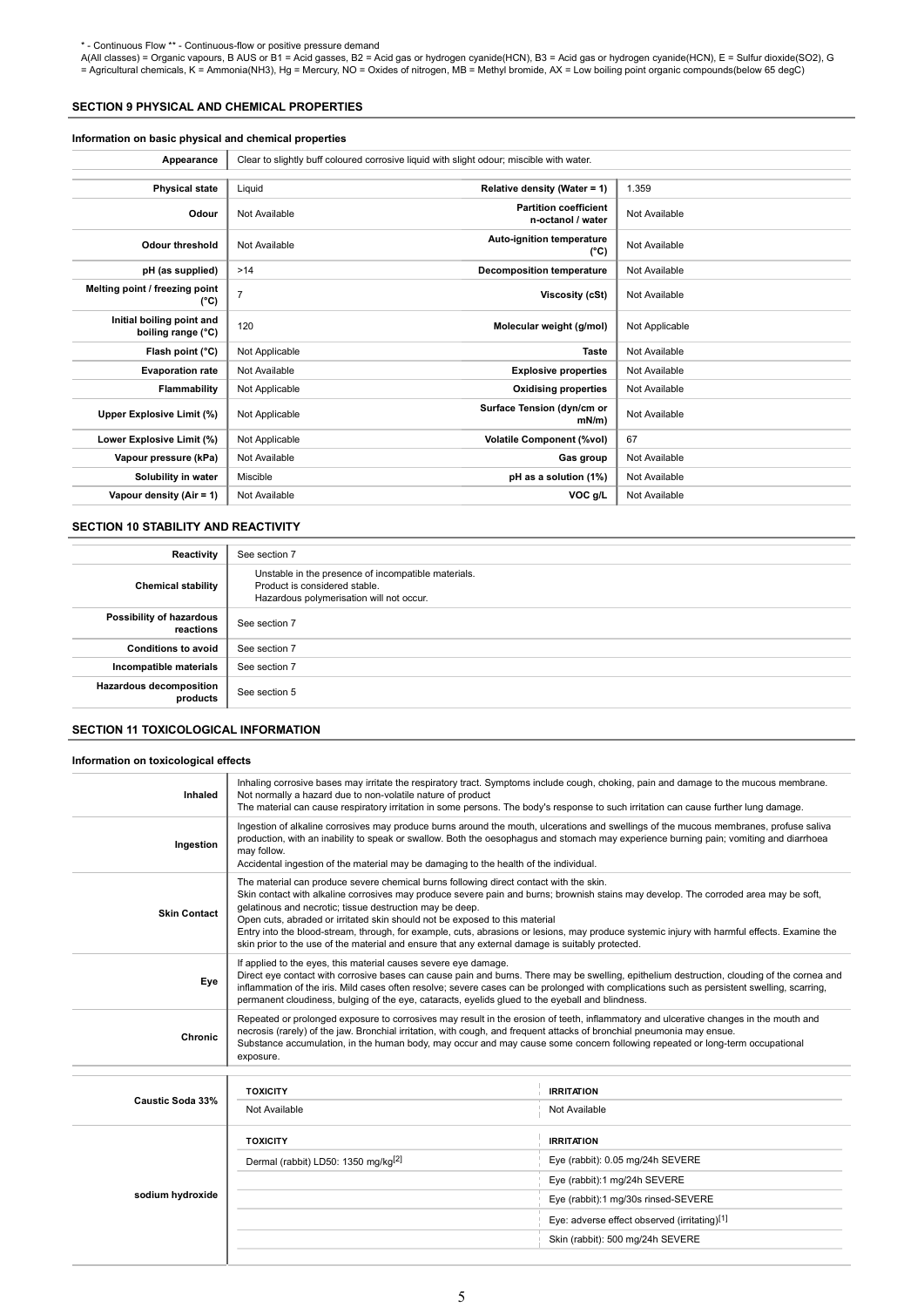|                                             |                                                                                                                                                                                                                                                                                                                                                                                                                                                                                                                                                                                                                                                                                                                                                                                                                                                                                                                                                                                                                                                                                                                                                                                                                                                                                                                                                                                                                                                                                                                                                                                                                                                                                                                                |                                 | Skin: adverse effect observed (corrosive)[1]                                 |
|---------------------------------------------|--------------------------------------------------------------------------------------------------------------------------------------------------------------------------------------------------------------------------------------------------------------------------------------------------------------------------------------------------------------------------------------------------------------------------------------------------------------------------------------------------------------------------------------------------------------------------------------------------------------------------------------------------------------------------------------------------------------------------------------------------------------------------------------------------------------------------------------------------------------------------------------------------------------------------------------------------------------------------------------------------------------------------------------------------------------------------------------------------------------------------------------------------------------------------------------------------------------------------------------------------------------------------------------------------------------------------------------------------------------------------------------------------------------------------------------------------------------------------------------------------------------------------------------------------------------------------------------------------------------------------------------------------------------------------------------------------------------------------------|---------------------------------|------------------------------------------------------------------------------|
|                                             | <b>TOXICITY</b>                                                                                                                                                                                                                                                                                                                                                                                                                                                                                                                                                                                                                                                                                                                                                                                                                                                                                                                                                                                                                                                                                                                                                                                                                                                                                                                                                                                                                                                                                                                                                                                                                                                                                                                | <b>IRRITATION</b>               |                                                                              |
| water                                       | Oral (rat) LD50: >90000 mg/kg <sup>[2]</sup>                                                                                                                                                                                                                                                                                                                                                                                                                                                                                                                                                                                                                                                                                                                                                                                                                                                                                                                                                                                                                                                                                                                                                                                                                                                                                                                                                                                                                                                                                                                                                                                                                                                                                   | Not Available                   |                                                                              |
| Legend:                                     | 1. Value obtained from Europe ECHA Registered Substances - Acute toxicity 2.* Value obtained from manufacturer's SDS. Unless<br>otherwise specified data extracted from RTECS - Register of Toxic Effect of chemical Substances                                                                                                                                                                                                                                                                                                                                                                                                                                                                                                                                                                                                                                                                                                                                                                                                                                                                                                                                                                                                                                                                                                                                                                                                                                                                                                                                                                                                                                                                                                |                                 |                                                                              |
|                                             |                                                                                                                                                                                                                                                                                                                                                                                                                                                                                                                                                                                                                                                                                                                                                                                                                                                                                                                                                                                                                                                                                                                                                                                                                                                                                                                                                                                                                                                                                                                                                                                                                                                                                                                                |                                 |                                                                              |
| <b>SODIUM HYDROXIDE</b>                     | Asthma-like symptoms may continue for months or even years after exposure to the material ends. This may be due to a non-allergic<br>condition known as reactive airways dysfunction syndrome (RADS) which can occur after exposure to high levels of highly irritating<br>compound. Main criteria for diagnosing RADS include the absence of previous airways disease in a non-atopic individual, with sudden onset<br>of persistent asthma-like symptoms within minutes to hours of a documented exposure to the irritant. Other criteria for diagnosis of RADS<br>include a reversible airflow pattern on lung function tests, moderate to severe bronchial hyperreactivity on methacholine challenge testing,<br>and the lack of minimal lymphocytic inflammation, without eosinophilia. RADS (or asthma) following an irritating inhalation is an infrequent<br>disorder with rates related to the concentration of and duration of exposure to the irritating substance. On the other hand, industrial bronchitis<br>is a disorder that occurs as a result of exposure due to high concentrations of irritating substance (often particles) and is completely<br>reversible after exposure ceases. The disorder is characterized by difficulty breathing, cough and mucus production.<br>The material may produce severe irritation to the eye causing pronounced inflammation. Repeated or prolonged exposure to irritants may<br>produce conjunctivitis.<br>The material may cause severe skin irritation after prolonged or repeated exposure and may produce on contact skin redness, swelling, the<br>production of vesicles, scaling and thickening of the skin. Repeated exposures may produce severe ulceration. |                                 |                                                                              |
| <b>WATER</b>                                | No significant acute toxicological data identified in literature search.                                                                                                                                                                                                                                                                                                                                                                                                                                                                                                                                                                                                                                                                                                                                                                                                                                                                                                                                                                                                                                                                                                                                                                                                                                                                                                                                                                                                                                                                                                                                                                                                                                                       |                                 |                                                                              |
| <b>Acute Toxicity</b>                       |                                                                                                                                                                                                                                                                                                                                                                                                                                                                                                                                                                                                                                                                                                                                                                                                                                                                                                                                                                                                                                                                                                                                                                                                                                                                                                                                                                                                                                                                                                                                                                                                                                                                                                                                | Carcinogenicity                 |                                                                              |
| <b>Skin Irritation/Corrosion</b>            |                                                                                                                                                                                                                                                                                                                                                                                                                                                                                                                                                                                                                                                                                                                                                                                                                                                                                                                                                                                                                                                                                                                                                                                                                                                                                                                                                                                                                                                                                                                                                                                                                                                                                                                                | Reproductivity                  |                                                                              |
| <b>Serious Eye</b><br>Damage/Irritation     |                                                                                                                                                                                                                                                                                                                                                                                                                                                                                                                                                                                                                                                                                                                                                                                                                                                                                                                                                                                                                                                                                                                                                                                                                                                                                                                                                                                                                                                                                                                                                                                                                                                                                                                                | <b>STOT - Single Exposure</b>   |                                                                              |
| <b>Respiratory or Skin</b><br>sensitisation |                                                                                                                                                                                                                                                                                                                                                                                                                                                                                                                                                                                                                                                                                                                                                                                                                                                                                                                                                                                                                                                                                                                                                                                                                                                                                                                                                                                                                                                                                                                                                                                                                                                                                                                                | <b>STOT - Repeated Exposure</b> |                                                                              |
| Mutagenicity                                |                                                                                                                                                                                                                                                                                                                                                                                                                                                                                                                                                                                                                                                                                                                                                                                                                                                                                                                                                                                                                                                                                                                                                                                                                                                                                                                                                                                                                                                                                                                                                                                                                                                                                                                                | <b>Aspiration Hazard</b>        |                                                                              |
|                                             | Legend:                                                                                                                                                                                                                                                                                                                                                                                                                                                                                                                                                                                                                                                                                                                                                                                                                                                                                                                                                                                                                                                                                                                                                                                                                                                                                                                                                                                                                                                                                                                                                                                                                                                                                                                        |                                 | - Data either not available or does not fill the criteria for classification |

– Data available to make classification

# SECTION 12 ECOLOGICAL INFORMATION

 $\bar{1}$ 

|                                       | <b>ENDPOINT</b>  | <b>TEST DURATION (HR)</b> | <b>SPECIES</b>                | <b>VALUE</b>     | <b>SOURCE</b>    |
|---------------------------------------|------------------|---------------------------|-------------------------------|------------------|------------------|
| <b>POPS Group Caustic Soda</b><br>33% | Not<br>Available | Not Available             | Not Available                 | Not<br>Available | Not<br>Available |
|                                       | <b>ENDPOINT</b>  | <b>TEST DURATION (HR)</b> | <b>SPECIES</b>                | <b>VALUE</b>     | <b>SOURCE</b>    |
|                                       | <b>LC50</b>      | 96                        | Fish                          | 125mg/L          | 4                |
| sodium hydroxide                      | EC50             | 48                        | Crustacea                     | 40.4mg/L         | 2                |
|                                       | EC50             | 96                        | Algae or other aquatic plants | 3180000mg/L      | 3                |
|                                       | <b>NOEC</b>      | 96                        | Fish                          | 56mg/L           | 4                |
|                                       | <b>ENDPOINT</b>  | <b>TEST DURATION (HR)</b> | <b>SPECIES</b>                | <b>VALUE</b>     | <b>SOURCE</b>    |
| water                                 | LC50             | 96                        | Fish                          | 897.520mg/L      | 3                |
|                                       | EC50             | 96                        | Algae or other aquatic plants | 8768.874mg/L     | 3                |

Prevent, by any means available, spillage from entering drains or water courses. DO NOT discharge into sewer or waterways.

# Persistence and degradability

| Ingredient            | stence: Water/Soil<br>Da,<br>____ | Persistence: Air |
|-----------------------|-----------------------------------|------------------|
| i hvdroxide<br>sodium | LOW                               | LOW              |
| water                 | LOW                               | LOW              |

# Bioaccumulative potential

| Ingredient       | <b>Bioaccumulation</b>  |
|------------------|-------------------------|
| sodium hydroxide | LOW (LogKOW = -3.8796)  |
| water            | LOW (LogKOW = $-1.38$ ) |
|                  |                         |

# Mobility in soil

| Ingredient          | <b>Mobility</b>      |
|---------------------|----------------------|
| <b>SONI</b><br>wiut | LOW ( $KOC = 14.3$ ) |
| water               | LOW (KOC = $14.3$ )  |

# SECTION 13 DISPOSAL CONSIDERATIONS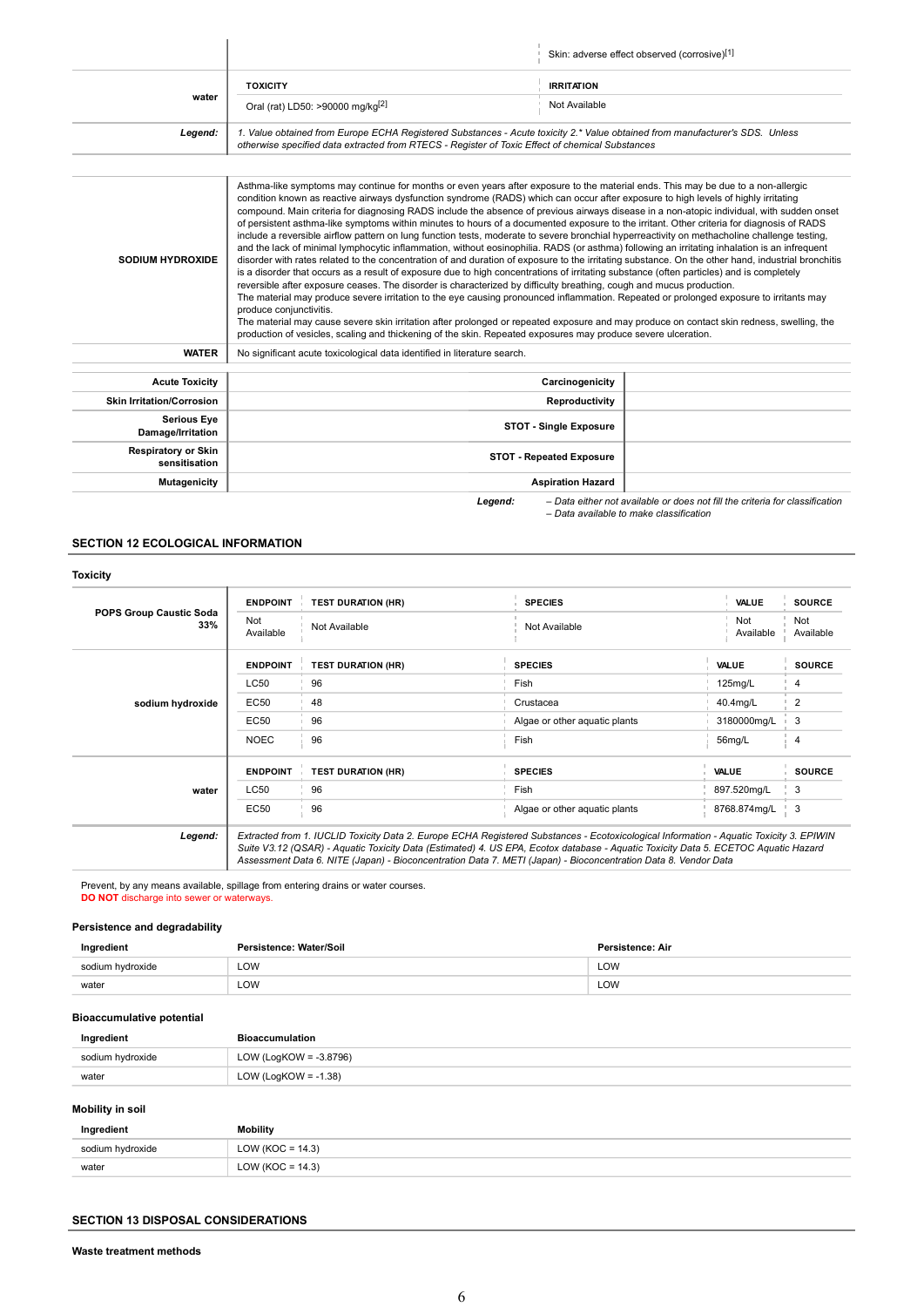Product / Packaging disposal Recycle wherever possible. Consult manufacturer for recycling options or consult local or regional waste management authority for disposal if no suitable treatment or disposal facility can be identified. Treat and neutralise at an approved treatment plant. Treatment should involve: Neutralisation with suitable dilute acid followed by: burial in a land-fill specifically licensed to accept chemical and / or pharmaceutical wastes or Incineration in a licensed apparatus (after admixture with suitable combustible material). Decontaminate empty containers. Observe all label safeguards until containers are cleaned and destroyed.

# SECTION 14 TRANSPORT INFORMATION

# Labels Required Marine Pollutant NO HAZCHEM 2R Land transport (ADG) UN number  $\Big|$  1824

| UN proper shipping name      | SODIUM HYDROXIDE SOLUTION                                         |
|------------------------------|-------------------------------------------------------------------|
| Transport hazard class(es)   | Class<br>8<br>Subrisk<br>Not Applicable                           |
| Packing group                | Ш                                                                 |
| <b>Environmental hazard</b>  | Not Applicable                                                    |
| Special precautions for user | Special provisions<br>Not Applicable<br>Limited quantity<br>- 1 L |

# Air transport (ICAO-IATA / DGR)

| UN number                    | 1824                                                                                                                                                                                                                                                                                        |                           |                                                                 |  |
|------------------------------|---------------------------------------------------------------------------------------------------------------------------------------------------------------------------------------------------------------------------------------------------------------------------------------------|---------------------------|-----------------------------------------------------------------|--|
| UN proper shipping name      | Sodium hydroxide solution                                                                                                                                                                                                                                                                   |                           |                                                                 |  |
| Transport hazard class(es)   | <b>ICAO/IATA Class</b><br>ICAO / IATA Subrisk<br><b>ERG Code</b>                                                                                                                                                                                                                            | 8<br>Not Applicable<br>8L |                                                                 |  |
| Packing group                | Ш                                                                                                                                                                                                                                                                                           |                           |                                                                 |  |
| <b>Environmental hazard</b>  | Not Applicable                                                                                                                                                                                                                                                                              |                           |                                                                 |  |
| Special precautions for user | Special provisions<br>Cargo Only Packing Instructions<br>Cargo Only Maximum Qty / Pack<br>Passenger and Cargo Packing Instructions<br>Passenger and Cargo Maximum Qty / Pack<br>Passenger and Cargo Limited Quantity Packing Instructions<br>Passenger and Cargo Limited Maximum Qty / Pack |                           | A3 A803<br>855<br>30 L<br>851<br>1 <sub>L</sub><br>Y840<br>0.5L |  |

# Sea transport (IMDG-Code / GGVSee)

| UN number                    | 1824                                                                                                                    |
|------------------------------|-------------------------------------------------------------------------------------------------------------------------|
| UN proper shipping name      | SODIUM HYDROXIDE SOLUTION                                                                                               |
| Transport hazard class(es)   | <b>IMDG Class</b><br>8<br><b>IMDG Subrisk</b><br>Not Applicable                                                         |
| Packing group                | Ш                                                                                                                       |
| <b>Environmental hazard</b>  | Not Applicable                                                                                                          |
| Special precautions for user | $F-A$ , S-B<br><b>EMS Number</b><br>Special provisions<br>Not Applicable<br><b>Limited Quantities</b><br>1 <sup>L</sup> |

Transport in bulk according to Annex II of MARPOL and the IBC code Not Applicable

# SECTION 15 REGULATORY INFORMATION

Safety, health and environmental regulations / legislation specific for the substance or mixture

SODIUM HYDROXIDE IS FOUND ON THE FOLLOWING REGULATORY LISTS